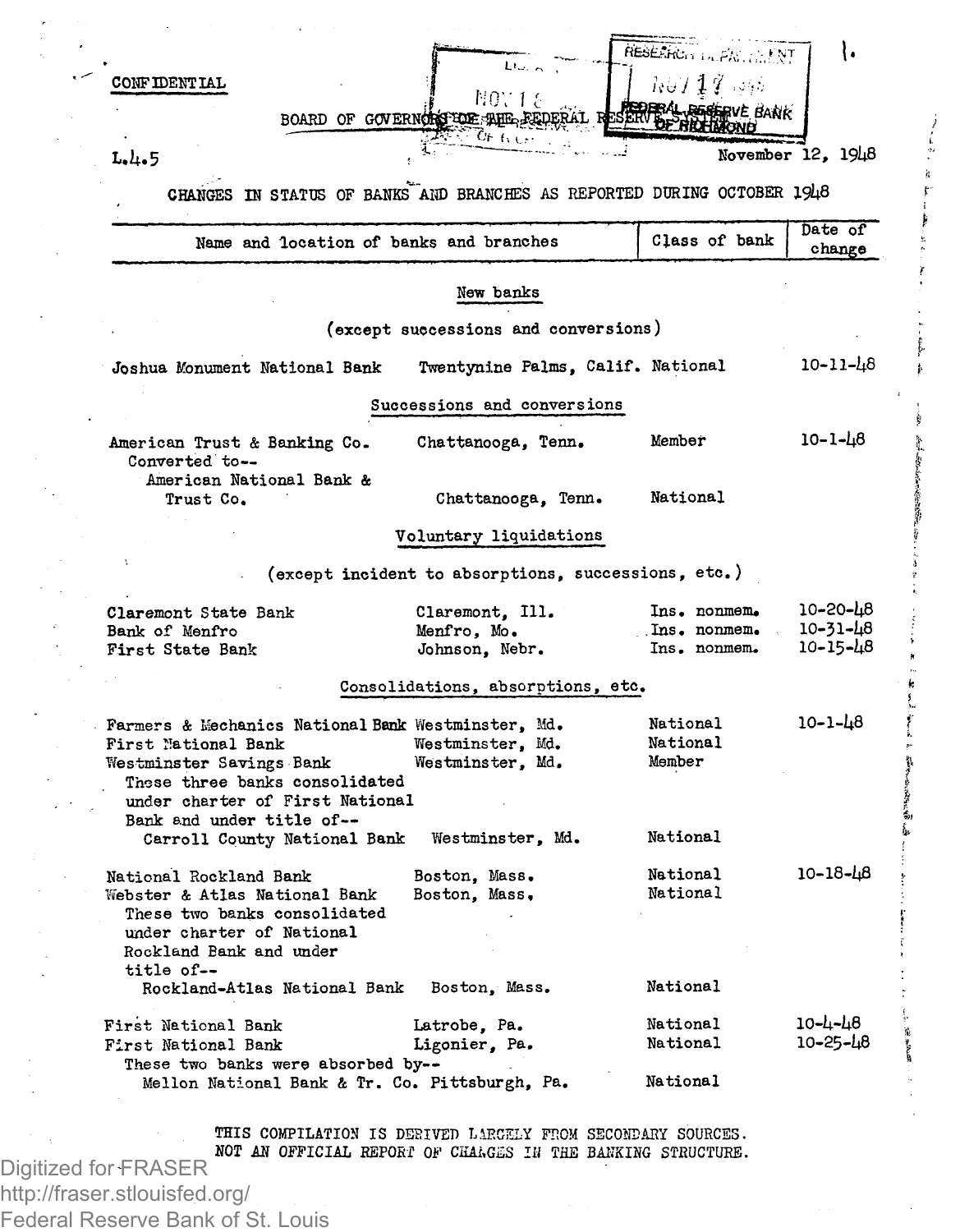| Name and location of banks and branches                                                                |                                                                                             | Class of bank                | Date of<br>change    |
|--------------------------------------------------------------------------------------------------------|---------------------------------------------------------------------------------------------|------------------------------|----------------------|
|                                                                                                        | Consolidations, absorptions, etc. - Cont'd                                                  |                              |                      |
| Bank of Millboro<br>Absorbed by--                                                                      | Millboro, Va.                                                                               | Ins. nonmem.                 | 10–6–48              |
| First National Bank                                                                                    | Clifton Forge, Va.                                                                          | National                     |                      |
|                                                                                                        | Admissions of State banks to Federal Reserve Membership                                     |                              |                      |
| Citizens Trust Co.                                                                                     | Atlanta Ga.                                                                                 | Ins. nonmem.                 | 10-1-48              |
| Duquesne City Bank<br>Almeda State Bank                                                                | Duquesne, Pa.<br>Houston, Texas                                                             | Ins. nonmem.<br>Ins. nonmem. | 10-28-48<br>10-22-48 |
|                                                                                                        | Withdrawals of State banks from Federal Reserve Membership                                  |                              |                      |
| Community State Bank                                                                                   | Grandville, Mich.                                                                           | Ins, continued               | 10-30-48             |
| Belvidere State Bank                                                                                   | Belvidere, S. Dak.                                                                          | <b>"Ins. continued</b>       | 10-14-48             |
|                                                                                                        | Changes in name or location                                                                 |                              |                      |
| Morganton Industrial Bank<br>Name changed to --<br>State Bank of Burke                                 | Morganton. N.C.                                                                             | Ins. nonmem.                 | 10-21-48             |
|                                                                                                        | Branches established                                                                        |                              |                      |
|                                                                                                        | (excluding offices at military reservations but including<br>banks converted into branches) |                              |                      |
| Bank of America, N. T. & S. A.<br>Castro Valley Branch<br>(De novo)                                    | San Francisco, Calif.<br>7485 Castro Valley Blvd.<br>Castro Valley, Calif.                  | National                     | 10-4-48              |
| El Cerrito Branch<br>(De novo)                                                                         | 755 San Pablo Avenue<br>El Cerrito, Calif.                                                  |                              | $10 - 18 - 16$       |
| Andrew Savings Bank<br>LaMotte Branch<br>(De novo)                                                     | Andrew, Iowa<br>LaMotte, Iowa                                                               | Ins. nonmem.                 | 10-4-48              |
| Citizens Bank<br>Avondale Branch<br>(De novo)                                                          | Riverdale, Md.<br>Queens Chapel Rd. and<br>Eastern Ave.<br>Mt. Rainier, Md.                 | Ins. nonmem.                 | $10 - 23 - 48$       |
| Carroll County National Bank<br>Court Street Branch<br>(Formerly Farmers & Mechanics<br>National Bank) | Westminster, Md.<br>195 East Main Street                                                    | National                     | 10-1-48              |
| East Main Street Branch<br>(Formerly Westminster Svgs. Bank)                                           | 12 East Main Street                                                                         |                              | 10-1-48              |

Digitized for FRASER http://fraser.stlouisfed.org/ Federal Reserve Bank of St. Louis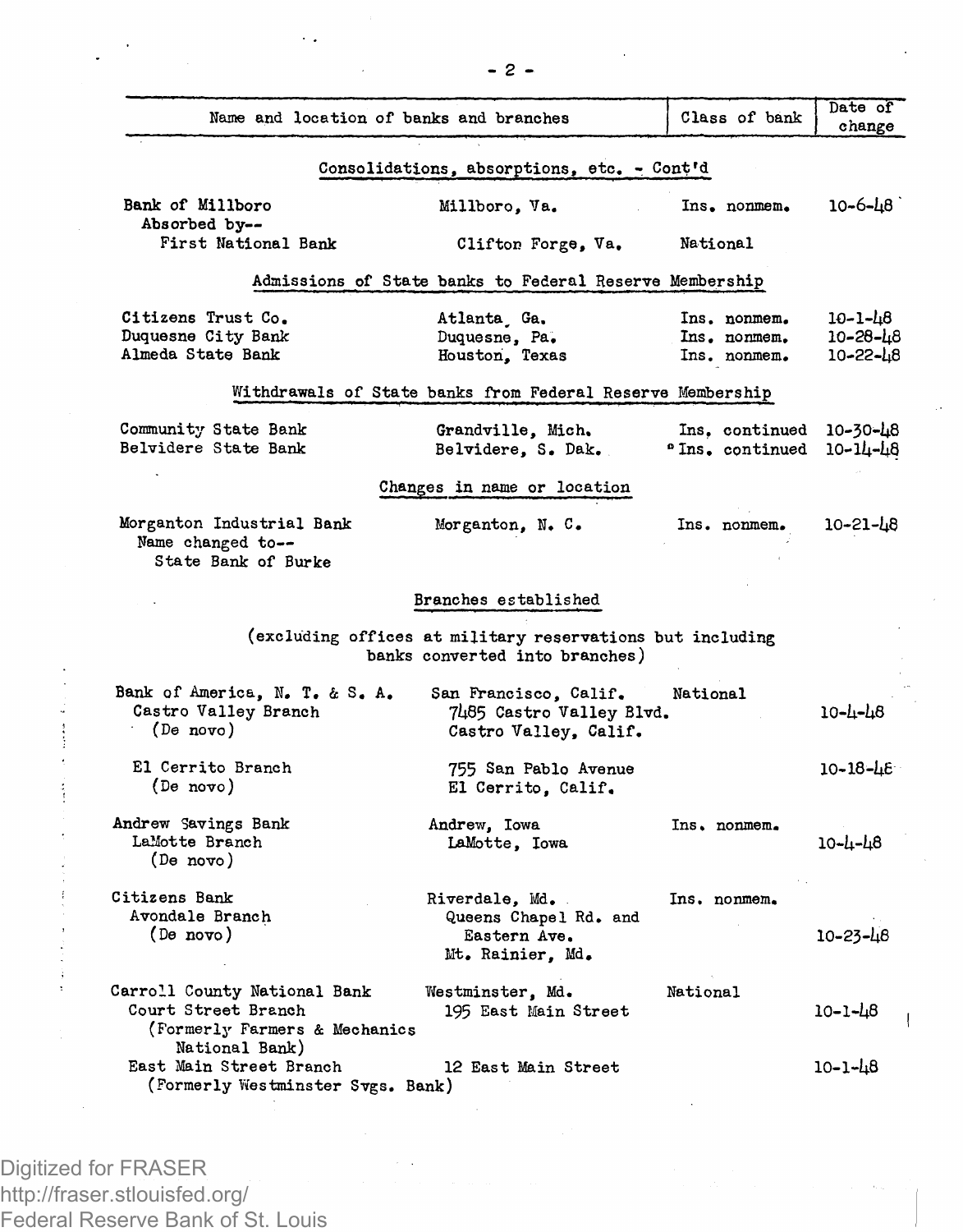| Name and location of banks and branches                                                                           |                                                                                               | Class of bank | Date of<br>change |
|-------------------------------------------------------------------------------------------------------------------|-----------------------------------------------------------------------------------------------|---------------|-------------------|
|                                                                                                                   | Branches established - Cont'd                                                                 |               |                   |
|                                                                                                                   | (excluding offices at military reservations but in-<br>cluding banks converted into branches) |               |                   |
| Rockland-Atlas National Bank<br>Webster Office<br>(Formerly Webster & Atlas<br>National Bank)                     | Boston, Mass.<br>199 Washington Street                                                        | National      | $10 - 18 - 48$    |
| Guaranty Bank & Trust Co.<br>Drive-in-Branch<br>$(De \text{ novo})$                                               | Worcester, Mass.<br>Commercial & Central Sts.                                                 | Ins. nonmem.  | 10-26-48          |
| Capital National Bank<br>Battlefield Park Branch<br>(De novo)                                                     | Jackson. Miss.<br>Intersection of<br>Highways 51 and 80                                       | National      | 10-21-48          |
| Bank of Jamestown<br>Drive-in-Office<br>(De novo)                                                                 | Jamestown, N. Y.<br>Corner of East Fourth<br>and East Second Sts.                             | Member        | 10-11-48          |
| Wachovia Bank & Trust Co.<br>South Office<br>(De novo)                                                            | Winston-Salem. N. C.<br>212 East Morehead St.<br>Charlotte, N. C.                             | Member        | 10-15-48          |
| Mansfield Savings Trust<br>National Bank<br>South Side Branch<br>(De novo)                                        | Mansfield, Ohio<br>399 Sturges Avenue                                                         | National      | 10-1-48           |
| United States National Bank<br>Sandy Boulevard Branch<br>(De novo)                                                | Portland, Ore.<br>3456 N. E. 72nd St.                                                         | National      | 10-18-48          |
| Mellon National Bank & Trust Co. Pittsburgh. Pa.<br>Latrobe Branch<br>(Formerly First National Bank) Labrobe, Pa. | Ligonier & Main Sts.                                                                          | National      | 10-4-48           |
| Ligonier Branch<br>(Formerly First National Bank)                                                                 | Ligonier, Pa.                                                                                 |               | 10-25-48          |
| Bank of Lancaster<br>Midway Street Branch<br>(De novo)                                                            | Lancaster, S. C.<br>Lancaster, S. C.                                                          | Ins. nonmem.  | $10 - 18 - 18$    |
| Commercial National Bank<br>Burlington Branch<br>(De novo)                                                        | Knoxville, Tenn.<br>3908 Magnolia Ave.                                                        | National      | 10-5-48           |

Digitized for FRASER http://fraser.stlouisfed.org/ Federal Reserve Bank of St. Louis